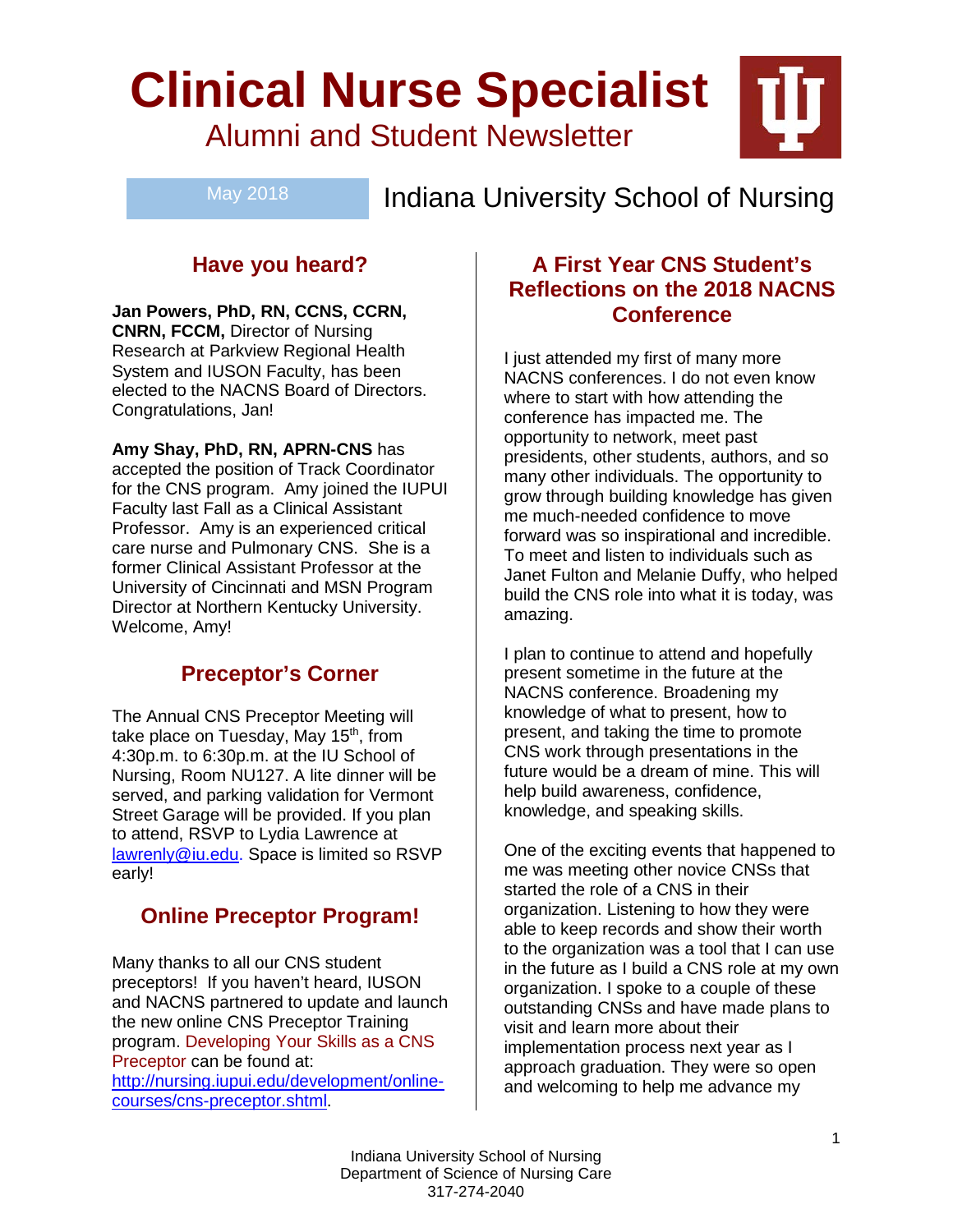nursing practice and the CNS role at my hospital.

From the many sessions I attended, I gained valuable information and more knowledge of the importance of the three spheres of the patient, nurse and system in the CNS realm. Continuing to attend conferences, networking with other CNSs across the state and nationally, using the tools of the NACNS website, and gathering literature, journals, and textbooks, will all continue to help me grow as a CNS.

Getting to look at things through a CNS's perspective takes a lot of self-awareness and the confidence to stand up for what is right for the nurse and the patient. Attending the NACNS conference helped give me a broader perspective of the role of the CNS and how the CNS impacts nursing practice and patient outcomes.

#### **- Julie Rieker, Adult-Gero CNS Student**

## **Legislative Update: Indiana Senate Bill No. 410**

#### **Summary of Senate Bill No. 410, Section 31. IC 25-23-1-19.5**

This bill changed our title and subsequent language in the bill from Advanced Practice Nurse to Advanced Practice Registered Nurse.

This bill also requires the state board of nursing to adopt rules concerning education and certification requirements that an APRN must meet to prescribe legend drugs. Effective July 1, 2018, APRNs who meet requirements are authorized to prescribe legend drugs, including controlled substances.

#### **Requirements include:**

- I. Submit application to the board
- II. Require applicant to satisfy the following: A. Meet all qualifications for licensure as
	- a RN
	- B. Successfully complete:
- 1. Education requirements determined by the board to be appropriate to the APRNs duties
- 2. A graduate level course in pharmacology providing at least 2 semester hours of academic credit

 C. Be certified (or have the equivalency of certification from) an accrediting organization that has been approved by the board.

D. Either:

1. Provide documentation as requested by the board, that the applicant graduated before Dec 31, 1997, from an advanced, organized formal education program appropriate to the practice and that is acceptable to the board;

OR

2. Complete a graduate, postgraduate or doctoral APRN program from an accredited college or university. III. Establish requirement for an APRN to comply with national certification or the certification's equivalence, including a portfolio equivalence, appropriate to the APRNs duties.

To view the bill in its entirety go to: http://iga.in.gov/static-

documents/1/6/5/0/1650afed/SB0410.01.IN TR.pdf

## **Congratulations to these NACNS 2018 National Conference Presenters**

**Peggy Hollis***,* St. Vincent Evansville. *Medical Surgical RN Residency: A CNS Success*

**Anita Shelley***,* Indiana University Health. *Build It and They Will Come (Quality Outcomes)*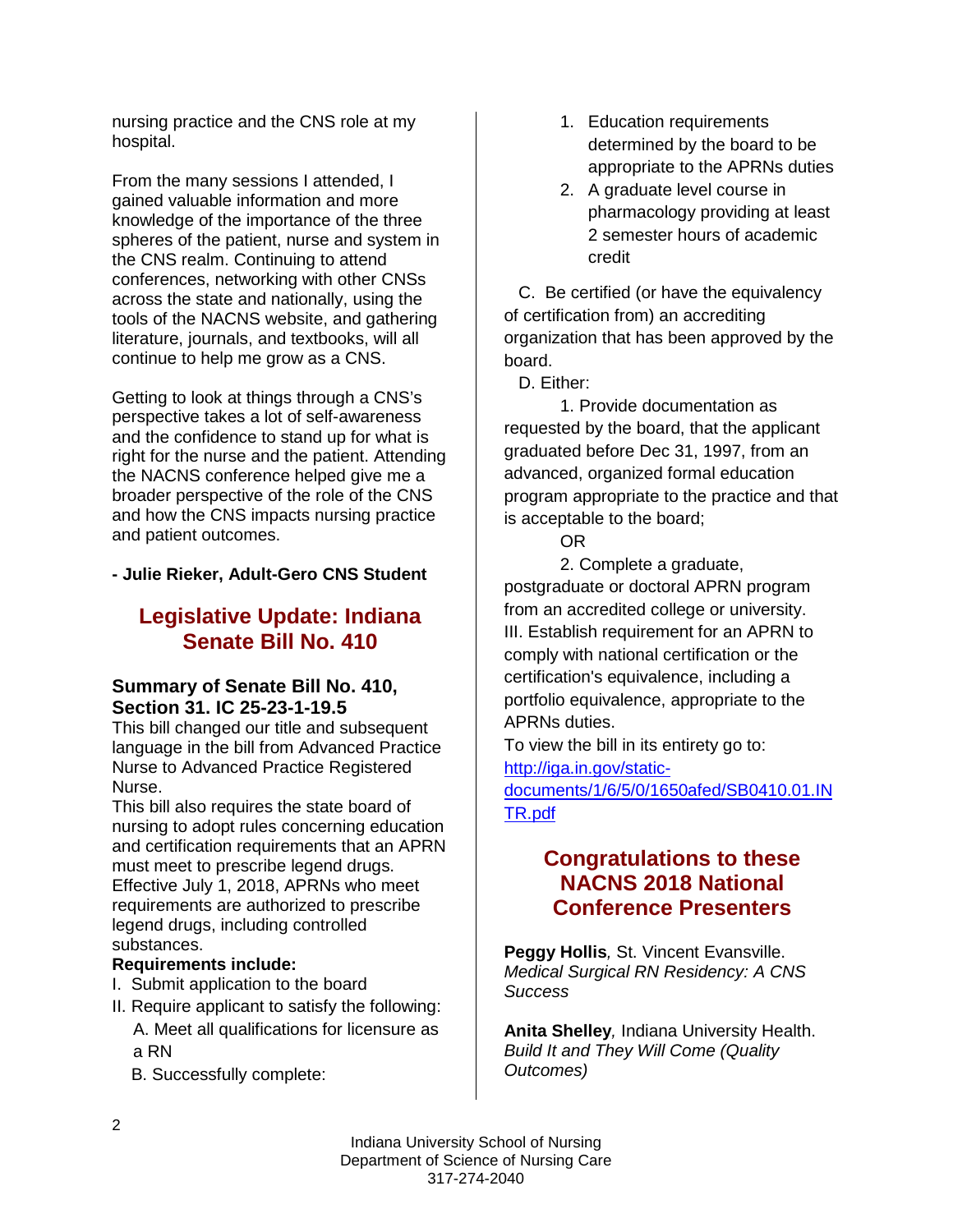**Jo Tabler***,* IU Health North*. CAUTI Reduction via Teamwork*

**Danette Culver***,* Norton Women's & Children's Hospital. *From the Ground Up: Building a Clinical Nurse Specialist Position to Influence Sepsis Outcomes*

Lori Davies, **Marianne Hiles***,* Frederick Memorial Hospital. *Bridging the Gap in Maternal Outcomes: A CNS Lead Interprofessional Team Approach to Decreasing Postpartum Hemorrhage and Improving Maternal Outcomes* 

**Marianne Hiles**, Frederick Memorial Hospital. *Substance Use and Misuse Using the Three Spheres of Influence to Bridge the Gap in the Care of Mothers and Newborns Affected by Substance Use Disorder in Pregnancy*

**Rainey Martin***,* Community Health Network. *Comprehensive, Multi-disciplinary care for Maternal Substance Use Disorders and Neonatal Abstinence Syndrome*

**Jan Powers**, Parkview Health. *CNSs Creating a Culture of Clinical Inquiry* 

**Janet Fulton<sup>1</sup>**, Ann Mayo<sup>2</sup>, Jane WalkerJ<sup>3</sup>, Linda Urden2 *,* 'Indiana University; <sup>2</sup>University of San Diego; <sup>3</sup>Purdue University Northwest. *A Description of Work Processes Used by Clinical Nurse Specialists to Improve Patient Outcomes* 

**Carmen Davis1 ', Terrie Beeson1 '**, Kathleen

Vollman,<sup>2</sup> 'IU Health-University Hospital; 2 Advancing Nursing LLC. *Solving the CAUTI Puzzle: CNS Impact through Innovation and Resource Utilization*

**Jan Powers**, Parkview Health. *Effective Clinical Nurse Specialist Role Integration*

**Megan Hoffman***,* Pamela Duncan, Moffitt Cancer Center. *Creating a Catalyst for Change: A CNS with a Vision Inspired by NACNS Conference* 

**Shannon Page1 , Staci Reynolds2 , Tiffany**  Rader<sup>1</sup>, 'Indiana University Health; <sup>2</sup>Duke University Hospital and Duke University School of Nursing. *Stop Suspending the Sound, Smash Alarm Fatigue* 

**Jan Fulton**, Indiana University School of Nursing. *Writing for Publication Workshop*

**Marti Michel**, Riley Hospital for Children. *Pulling the Pieces Together: Leveraging CNS Influence to Prevent Pressure Injuries in the PICU*

**Vince Holly**, NACNS President. *Opening Session Speaker*

## **Fellowships in Geriatrics**

Adult Clinical Nurse Specialist students **Jessica Green** and **Laurie Webb** recently completed the **Indiana Geriatrics Education and Training Center Fellows (IGETC)** program. Fellows were selected from master's in social work, nurse practitioner and clinical nurse specialist majors. Fellows participated in the care of older adults in a variety of practice settings within a multidisciplinary team. Jessica and Laurie were outstanding Fellows!

**IGETC**s mission is to prepare the incoming health care workforce to effectively address the needs of older adults and their families by training students through interprofessional geriatrics clinical experiences. IGETC is **now offering** another yearlong (2 semesters) intensive geriatrics clinical experience to select Advanced Practice Nursing (APN) students. Students selected for this opportunity will actively engage in indepth geriatrics clinical experiences. The deadline for applications is **June 4, 2018**.

Adult Gerontology CNS students interested in learning more about the **Indiana Geriatrics Education and Training Center Fellows** program should discuss the program with **Dr. Amy Shay, Adult**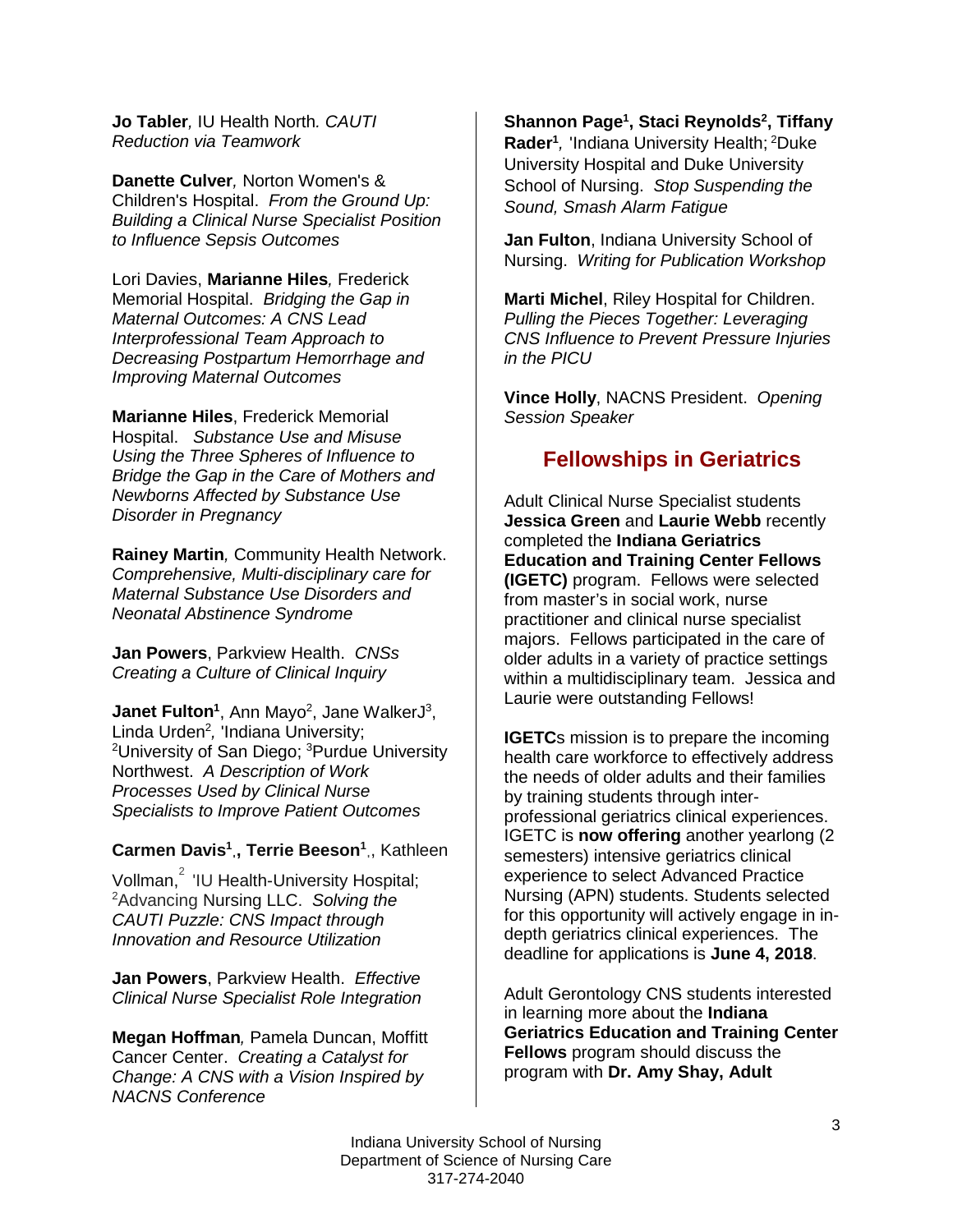**Gerontology CNS** Track Coordinator at the beginning of clinical course NURS-M570.

# **Dayhoff/CIO-CNS Fellowship**

The Fellowship was established to provide financial support for CNS students and to help assure the future of CNS practice. The first fellowship will be awarded in Fall 2018.

Please consider making a gift today by going to www.myiu.org

Click on the area titled, Write In Gift Area, and insert the name of the Fellowship, CIO-CNS/Dayhoff Clinical Nurse Specialist Fellowship. If you prefer to mail your payment click on the Give Now Button in the left corner on this same page. Click on Payment Options, click on Mail Your Gift and print off the PDF contribution form. For more information, or if you have questions, contact Janet McCully at 317- 274-4293 or jmccully@iu.edu

## **Professional Awards**

IUSON faculty member and certified CNS **Dr. Kim Decker** has been named a recipient of the IU School of Nursing Dean's Faculty Award for Partnerships. She was recognized on May 2017. Congratulations Dr. Decker!

Congratulations to **Dr. Janet Fulton**, Dr. Julie Otte, Nikki Benbow and Nathan Loyd for acceptance on their proposal for the 2018-2019 Block Grant from the IUPUI Graduate School to support the IUSON PhD program!

**Dr. Janet Fulton** has been awarded the 2018 President's Award and Educator of the Year for her extraordinary service to NACNS and outstanding professional achievement as a CNS educator.

**Dr. Sue Storey** has been competitively selected for the prestigious National Institute of Nursing Research (NINR)

Summer Genetic Institute (SGI) for this summer.

**Dr. Rebecca Ellis** was awarded the Midwest Nursing Research Society Self-Care Research Interest Group New Investigator Award for 2018.

## **Library Assistance**

IUSON Librarian, Caitlin Pike, is available for in-person or online appointments. You can contact Caitlin at caiapike@iupui.edu **Services Provided:**

- Grant and Funding Searches
- Consultation for Literature Searches
- Data Management Plans
- Covidence Training and Troubleshooting (New Systematic Review Software)
- Endnote Training and **Troubleshooting**
- Assistance with Journal Selection
- **NIH Public Access Policy Compliance**
- Suggestions to Increase Citation **Counts**
- Citation Tracking for P&T

## **Congratulations Graduates!**

#### **PhD**

Congratulations Lori Catalano, JD, MSN, RN, CCNS, PCCN, who just completed her PhD and is graduating May 2018!

#### **DNP**

Congratulations to CNS Tera Hornbeck, RN, MSN, AGCNS-BC, who is graduating with a post-MSN DNP in May 2018!

#### **Spring 2018 CNS Graduates**

Amanda Galik Alison Gibson Jessica Green Sharryl Overdorf Tiffany Rader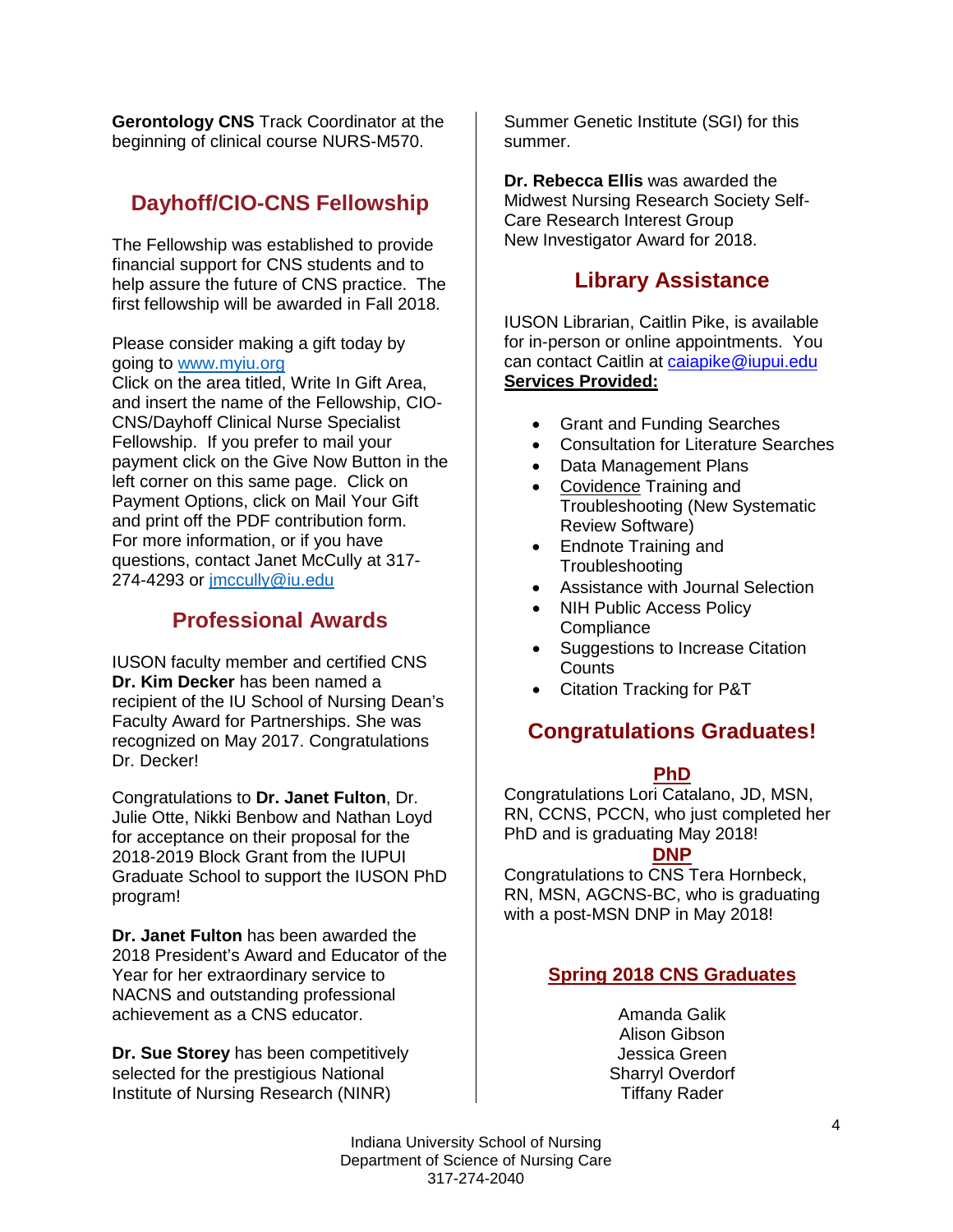Laurie Webb Wendy Bowling Nikkita (Adams) Moore Natalie Baird Erin (Bradley) Chapman

## **New Admissions**

Welcome to our new clinical nurse specialist students starting in Fall, 2018.

> Mary Bachus Lauren Black Jessica Jackson Marney Ketterman Jennifer Richard Natalie Zipper Kathleen Betbadal Claire Detrich Courtney Greenfield Brian Hacker Amber Hinton Jillian Kulesa Amy Leach Samantha Lichti Melanie Shoforth-Marksteiner Marietta, Bobbi Melton, Jayme

For more information about CNS program enrollment, contact Colleen Cleary at (317)274-2806 or collclea@iu.edu.

# **Financial Resources for Graduate Students**

Students pursuing a graduate degree from the Indiana University School of Nursing can take advantage of a number of resources to help fund their education. **Scholarships** are available for graduate nursing students. The IUPUI Office of Student Scholarships offers an online resource for scholarship information and applications. Students can access details about campus-based scholarship awards as well as helpful tips on searching for external scholarships available through other agencies and organizations. Visit

http://scholarships.iupui.edu/ for more information. The Indiana University School of Nursing also awards over \$700,000 in scholarships each year to current undergraduate and graduate students.

For detailed information about available awards, please visit http://nursing.iupui.edu/graduate/tuition/sch olarships.shtml. In addition to institutional and private scholarships, students can also explore scholarships from national nursing organizations. The American Association of Colleges of Nursing (http://www.aacn.nche.edu/students/scholar ships) and Johnson & Johnson (http://www.discovernursing.com/scholarshi ps) are excellent resources for information about national nursing scholarships.

**Federal student loans**, including the Federal Direct Unsubsidized Loan and Federal Direct Graduate PLUS Loan programs, are also available for graduate students. These loans offer affordable interest rates and flexible repayment plans to assist students in covering their tuition, fees, book costs, and other educational expenses. For students interested in teaching, the **Nurse Faculty Loan Program (NFLP)** provides loan funds to help registered nurses complete a graduate education to become qualified nurse faculty. Participating IU School of Nursing students who agree to complete a core component of education-related courses in a qualifying program can receive NFLP funds to help cover the costs of their tuition, fees, and books. Following graduation, students who secure employment as fulltime nursing faculty at an accredited school of nursing are eligible to receive a low interest rate, deferred repayment, and partial loan cancellation. Students maintaining full-time faculty employment for 4 years after graduation can have 85 percent of their loan forgiven.

Many graduate students also utilize **alternative financial aid resources** to help fund their graduate education. Veterans and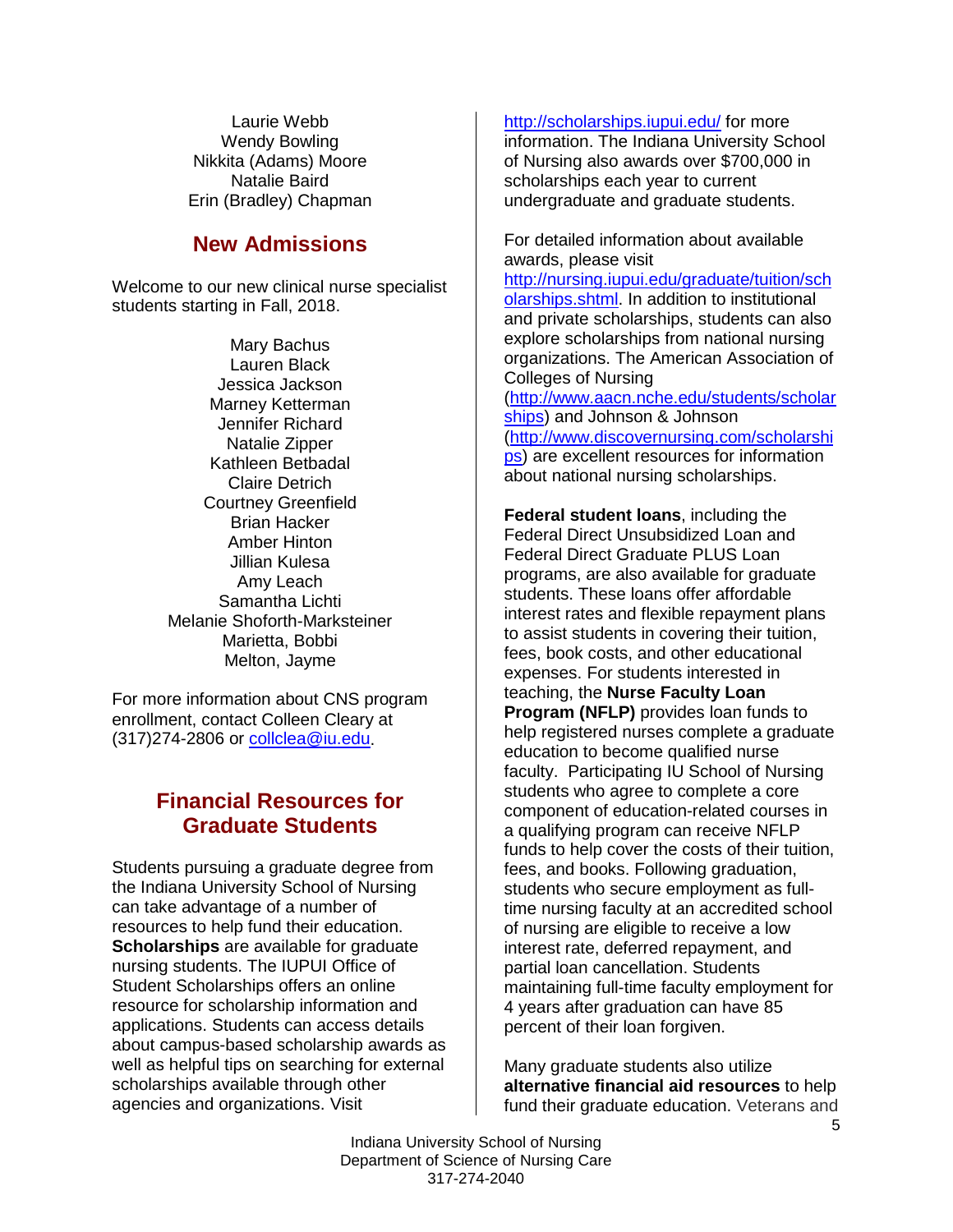members of the U.S. Armed Forces and their dependents may be eligible to receive financial assistance for their education. Visit http://veterans.iupui.edu/ for additional information. Many of our students also take advantage of tuition assistance or reimbursement through their employer.

For answers to your questions and information about available financial resources for Indiana University School of Nursing graduate students, please contact Nathan Loyd, Assistant Director of Student Financial Services, at (317) 274-5913 or gradaid@iupui.edu.

#### **Publications** Students, Faculty, Alumni and **Preceptors**

**Decker, K. A.,** Hensel, D., Kuhn, T. M., & Priest, C. (2017). Innovative implementation of social determinants of health in a concept based curriculum. *Nurse Educator. 42* (3), 115-116.

doi.org/10.1097/NNE.0000000000000330

Moorman, M., Hensel, D., **Decker, K. A.,** & Busby, K. (2017). Learning outcomes with visual thinking strategies in nursing education. *Nurse Education Today.* 51, 127- 129. http://dx.doi.org/10.1016/j.nedt.2016.08.020

**Embree, J.L. (2018).** Unity in Nursing: Being Part of the Team. *Indiana State Nurses Association Bulletin* (45) 1, 1.

**Embree, J.L. (2017).** Healthy Nurse Healthy Nation – Your Voice, Your Choice, Your Call! *Indiana State Nurses Association Bulletin* (44)1, 1.

**Embree, J.L.,** Wagnes, L., LaMothe, V.L, Hendricks, S.L, Halstead, J.A., & Wright, L., (2018). Empowering Nurses to Lead Interprofessional Collaborative Practice Environments through a Nurse Leadership Institute. *The Journal of Continuing Education in Nursing*, 49 (2) 61-71.

**Embree, J.L.,** Meek, J., Ebright, P. (2018). Voices of chief nurse executives informing a doctor of nursing practice program. *Journal of Professional Nursing*, 34,12-15. https://doi.org/10.1016/j.profnurs.2017.07.0 08

**Kitchens, J., Fulton, J**., **Maze, L**. (2018). Patient and family description of receiving care in acuity adaptable care model. *J Nurs Manag* 1-7 DOI: 10.1111/jonm.12618

**Gates, S.** & Brown, J. (2017). Preparing nursing and social work students to care for patients in acute alcohol withdrawal. *Journal of Addictions Nursing,* 28(3), 143-147. doi: 10.1097/JAN.0000000000000178.

Ellis, JL, Altenburger, P., & **Lu, Y. (2017).**  Change in depression, confidence and physical function among older adults with mild cognitive impairment. *Journal of Geriatric Physical Therapy*. E1-8. Oct. DOI: 10.1519/JPT.0000000000000143, PMID: 29059120

Brown E., **Lu Y**., Beaven, L., Hansen K, Carvell, C, Hendrie H., & Austrom MG, (2017). Engagement and Quality of Life in Underrepresented Older Adults: A Community-based Participatory Research Project. *Narrative Inquiry in Bioethics, 7*(1): E7-E9.

**Powers, J.,** Luebbehusen, M., Aguirre, L., Cluff, J., David, MA, Holly, V., Linford, L., Park, N., Brunelle, R. (2018). Improved safety and efficacy of small-bore feeding tube confirmation using an electromagnetic placement device. *Nutrition in Clinical Practice.*

Von Ah, D., **Storey, S**., & Crouch, A. (2017). Relationship between self-reported cognitive function and work-related outcomes in breast cancer survivors. *Journal of Cancer Survivorship.* 10.1007/s11764-017-0664-6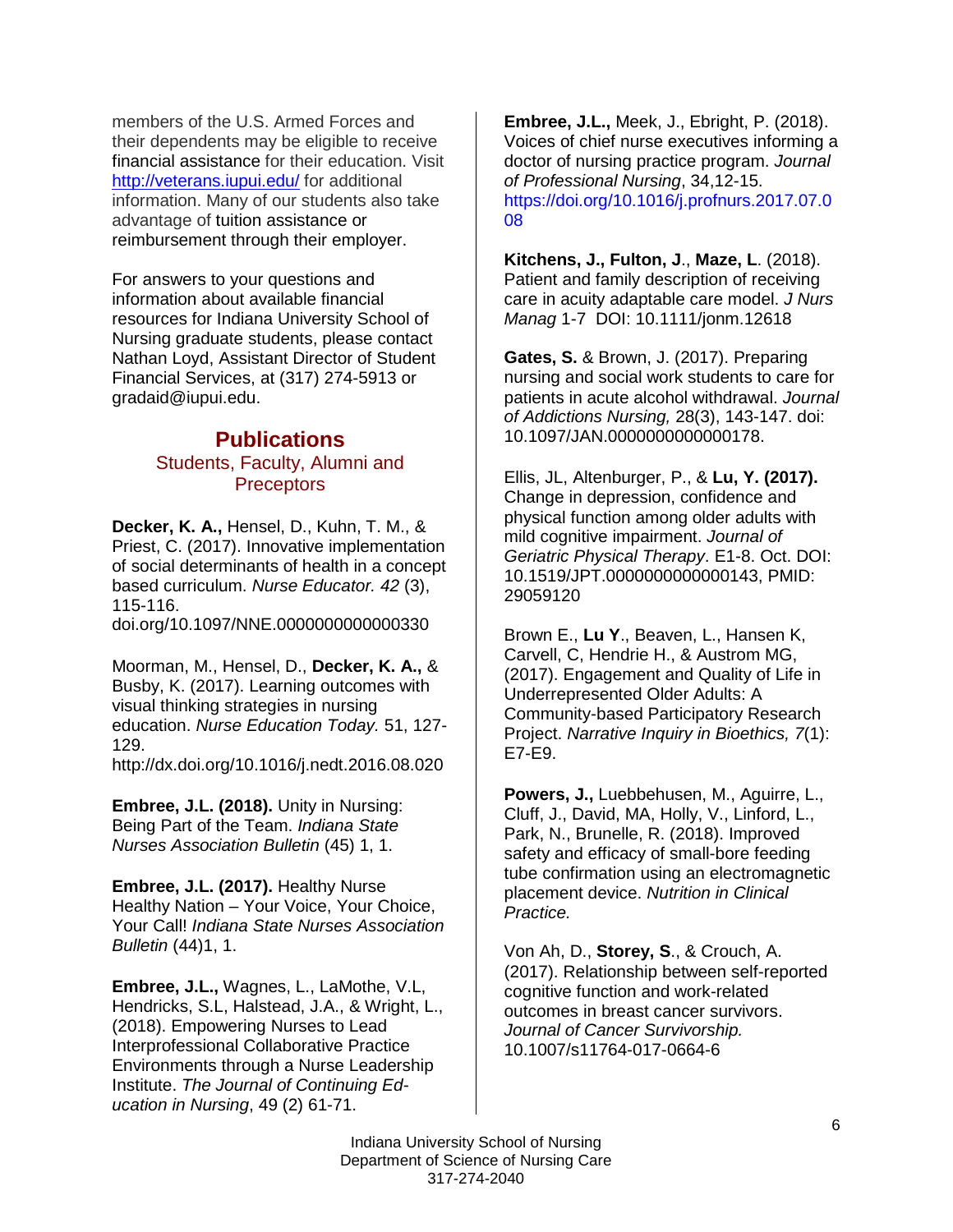**Storey, S**., Gray, T. & Bryant, A. (2017). Comorbidity, physical function, and quality of life in older adults with acute myeloid leukemia. *Current Geriatrics Review*. 6(4), 247-254 doi: 10.1007/s13670-017-0227-8 https://doi.org/10.1007/s13670-017-0227-8

**Storey, S**., Von Ah, D., & Hammer, M. J. (2017). Measurement of hyperglycemia and impact on health outcomes in people with cancer: challenges and opportunities*. Oncology Nursing Forum*. 44(4), 141-151. Doi: 10.1188/17.ONF.E141-E151

#### **Presentations** Students, Faculty, Alumni and **Preceptors**

**Decker**, K., Zhang, A., Garletts, D., Clay, M., Sherwood-Laughlin. C. (2017). *Health Science Students Working Together to Prevent Substance Abuse: implementation of an evidence-based program in a rural Indiana elementary school*. Interprofessional Practice and Education Conference in Indianapolis, IN, November

**Decker**, **K**., Garletts, D., Krothe, J. (2017). *Implementation of an Inter-professional Evidence Based Health Promotion Project.* American Public Health Association Annual Meeting, Atlanta, GA, November.

**Decker**, K., Ball, S., Garletts, D., Titzer, J., Watts, P. (2017). *An Inter-professional Community Health Partnership to Promote Identified Public Health Needs*. Association of Community Health Nursing Educators Annual Institute, Baltimore, MD, June.

Swider, S., Vandenhouten, C., **Decker, K.**, Hoffman, J. Drake, M.A., Charles, M.. (2017). *Moving the Needle: Influencing the Future of Healthcare through Enhanced Public Health Nursing Content in the Curriculum.* Association of Community Health Nursing Educators Annual Institute Plenary Session, Baltimore, MD, June.

Chung,S., Hacker, E. Bakas, T., Rawl, S.; Jones, J., **Ellis, R.** & Welch, J. (2018). *The Multidimensional Post Kidney Transplant Self-Management Scale: Development and Psychometric Testing [Poster].* Midwest Nursing Research Society Annual Research Conference, Cleveland, Ohio, April.

Mravec, M., Malloy, C., Boyer, K., Wickham, A., Mabry, K., **Bartlett Ellis, R.J.** (2018). *Coding Medication Management App Screenshots Using Behavior Change Techniques. [Poster].* Midwest Nursing Research Society Annual Research Conference, Cleveland, Ohio, April.

**Bartlett Ellis, R.J.**, Welch, J.L., Zimmerman, L., Russell, C.L., Perkins, S. Decker, B. (2018). *Feasibility of an Intervention to Slow Progression of Chronic Kidney Disease.* American Nephrology Nurses' Association (ANNA) in Las Vegas, NV, April.

Mullane, S., Takemoto, M.L., **Bartlett Ellis,** R.J. Mann, D. (2018). *User-centered Design in Behavioral Medicine: Methods for Pragmatic Interventions.* 39th Annual Meeting and Scientific Sessions, April.

**Bartlett Ellis, R**. (2018). Talk Title: *Codesigning Mobile Health Technology for Medication Management: Involving Target Users in the Design Process [Symposium].*  Society of Behavioral Medicine.

**Embree, J.L.** (2018). *Video Presentation as part of a Bullying In Nursing-Nurse Communication*. Sigma. Educational webbased module. Indianapolis, IN.

Kitchens, J. Fulton, J., **Embree, J.L.** (2017). *Evaluation of a Fall Prevention Program [Poster].* Indiana Center for Nursing Annual Summit Carmel, IN, November.

Dzurec, L., **Embree, J.L.,** Howard, M. (2017). *Bullying and Toxic Work Environments*. Sigma Theta Tau Bicentennial, Indianapolis, IN, October.